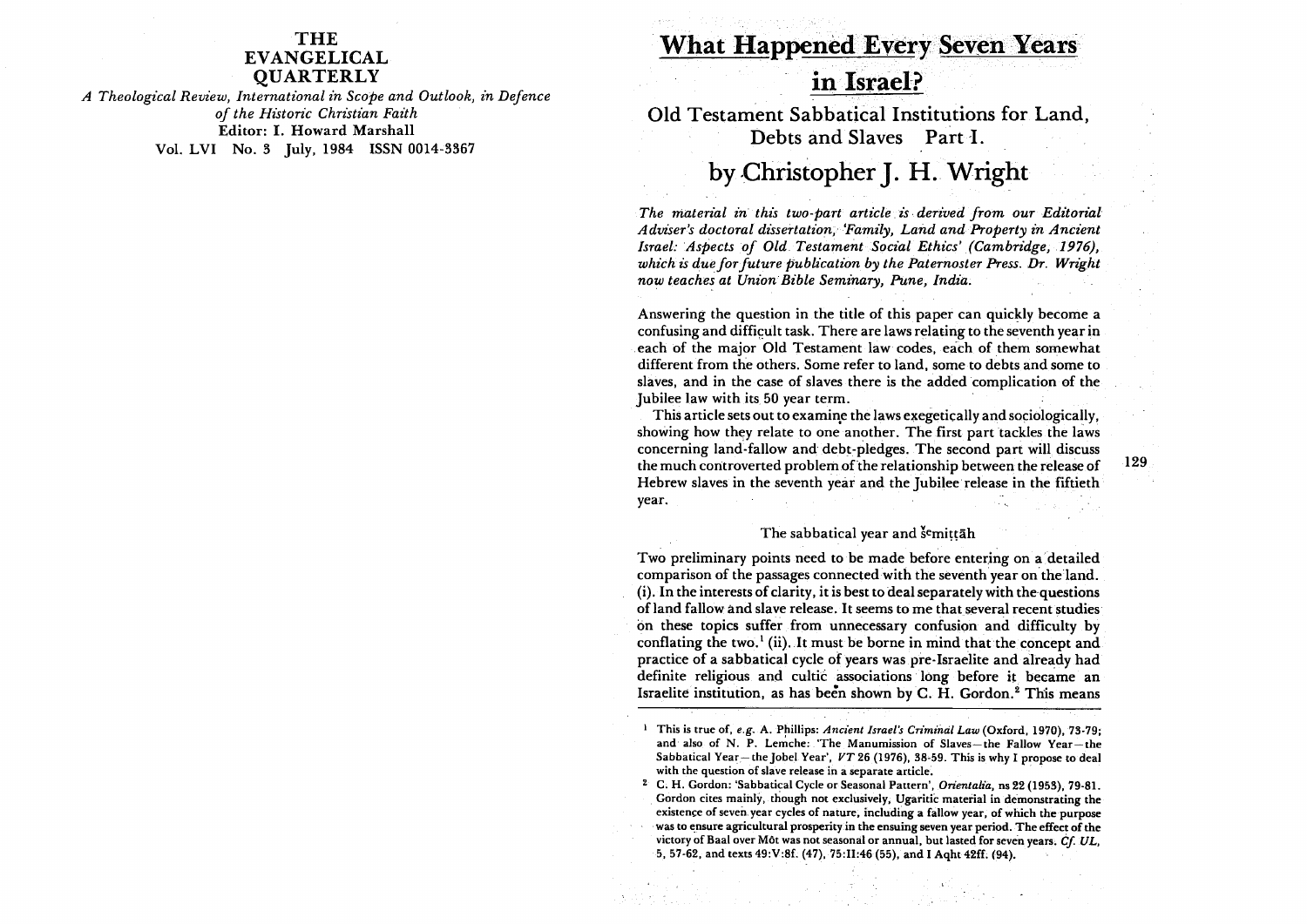130

that although the earliest text concerning the fallow year (Ex. 23:10f.) mentions only a humanitarian motive, we cannot assume that deeper religious considerations were unknown when the law was framed thus in an Israelite context. It also means that when the religious significance of the institution is spelt out clearly in Lv. 25 :2-7, it need not be assumed that this represents a late, cultic reinterpretation of the law. These points will be developed in our discussion of the texts, to which we now turn.

#### 1. Exodus  $23:10f.$  - The fallow year

10 'For six years you are to sow your fields and harvest the crops, 11 but during the seventh year let the land lie unploughed and unused. Then the poor among your people may get food from it, and the wild animals may eat what they leave. Do the same with your vineyard and your olive grove.' (Ex. 23:10-11, NIV)

This law is the earliest of our texts, and reflects very ancient practice. It will probably remain impossible to define precisely the original significance of the seventh year fallow-whether it was primarily religious, or a kind of primitive agrarian science, or a restoration for the land by giving it rest.<sup>3</sup> The first two can hardly be separated anyway, agricultural practice and religious belief being so closely bound together in the ancient world.

. . . even though the practical importance of the fallow year for the soil is not explicitely *(sic)* mentioned in Ex. 23: 10-11, this may well be implicitely *(sic)*  understood according to the reasoning of the time. The cultivation of the soil and the harvesting of its products have always been subjected to religious conceptions.4

In the context of the Book of the Covenant, the fallow year, like the rest of the requirements of the Book, was implicitly an obligation to Yahweh, so that a religious emphasis cannot have been lacking. The humanitarian motivation, however, gives the law an additional dimension and blends it in with the preceding series of humanitarian injunctions.

The form of the humanitarian motive clause also affects the question of whether the fallow year was a fixed year over the whole land, or something to be observed individually by farmers on their own land. Though it is not made explicit in the text, it must surely have been the latter. The poor of the people and the wild beasts<sup>5</sup> would derive little

4 N. P. Lemche: 'Manumission', 42 n;14.

sustenance from a single fallow every seven years, but the continuous presence of some land lying fallow in every locality would obviously provide some relief.

# 2. Leviticus  $25:2-7$  – The sabbatical year

2 Speak to the Israelites and say to them: 'When you enter the land I am going to give you, the land itself must observe a Sabbath to the Lord.

3 For six years sow your fields, and for six years prune your vineyards and gather their crops.

4 But in the seventh year the land is to have a Sabbath of rest, a Sabbath to the Lord. Do not sow your fields or prune your vineyards.

5 Do not reap what grows of itself or harvest the grapes of your untended vines. The land is to have a year of rest.

6 Whatever the land yields during the sabbath year will be food for you  $-$  for yourself, your manservant and maidservant, and the hired worker and temporary resident who live among you,

7 as well as for your livestock and the wild animals in your land. Whatever the land produces may be eaten.'

(Lv. 25:2-7, NIV)

131

A literary comparison of the verbal parallels between this passage and Ex. 23:10f. quickly demonstrates that it is dependent on it and an expansion of it. Three developments have been effected by the expansion.

. (a). It is almost certain that the seventh year fallow has become a single year for the whole land. The injunctions are still in the 2nd Person singular, but the change from 'arseka 'your land' (Ex. 23:10) to the repeated  $h\bar{a}'\bar{a}r e_5$  'the land' (Lv. 25:4, 5, 6), points to this.

(b). The religious dimension of the institution is emphasized, in that it is called a sabbatical year to Yahweh in the phrases *šabbat šabbāton* and šabbāt layhwh which do not appear in Ex. 23. However, in the light of our introductory comments, it is not necessary to regard this as an innovating addition to replace the original humanitarian motive. It is just as likely that this is giving clearer expression to a religious significance which was always present, and which had in fact itself been supplemented by a humanitarian element in the Book of the Covenant.<sup>6</sup> For this reason also it is not necessary that the Leviticus form of the law, though clearly secondary, should be considered late. In fact there is very little cultic elaboration present.

(c). The humanitarian aspects have almost all been removed, but not

S The third is M. Noth's view *(Leviticus,* London, 1965, 183ff.). The theory that the seventh year falJow was connected with a total redistribution of tribal lands every seven years is quite without textual evidence.

<sup>5</sup> Phillips rightly observes: 'The poor would have been those without land. Slaves and domestic animals would have been cared for by their owners.' *Criminal Law,* 75 n,49.

<sup>6</sup> M. Noth sees this possibility: 'This sacramental reason *(cf* especialJy the apparently set form "sabbath for Yahweh" in vv.2bB, 4bB), might well be the more original one ... in point of content.' Leviticus, 186.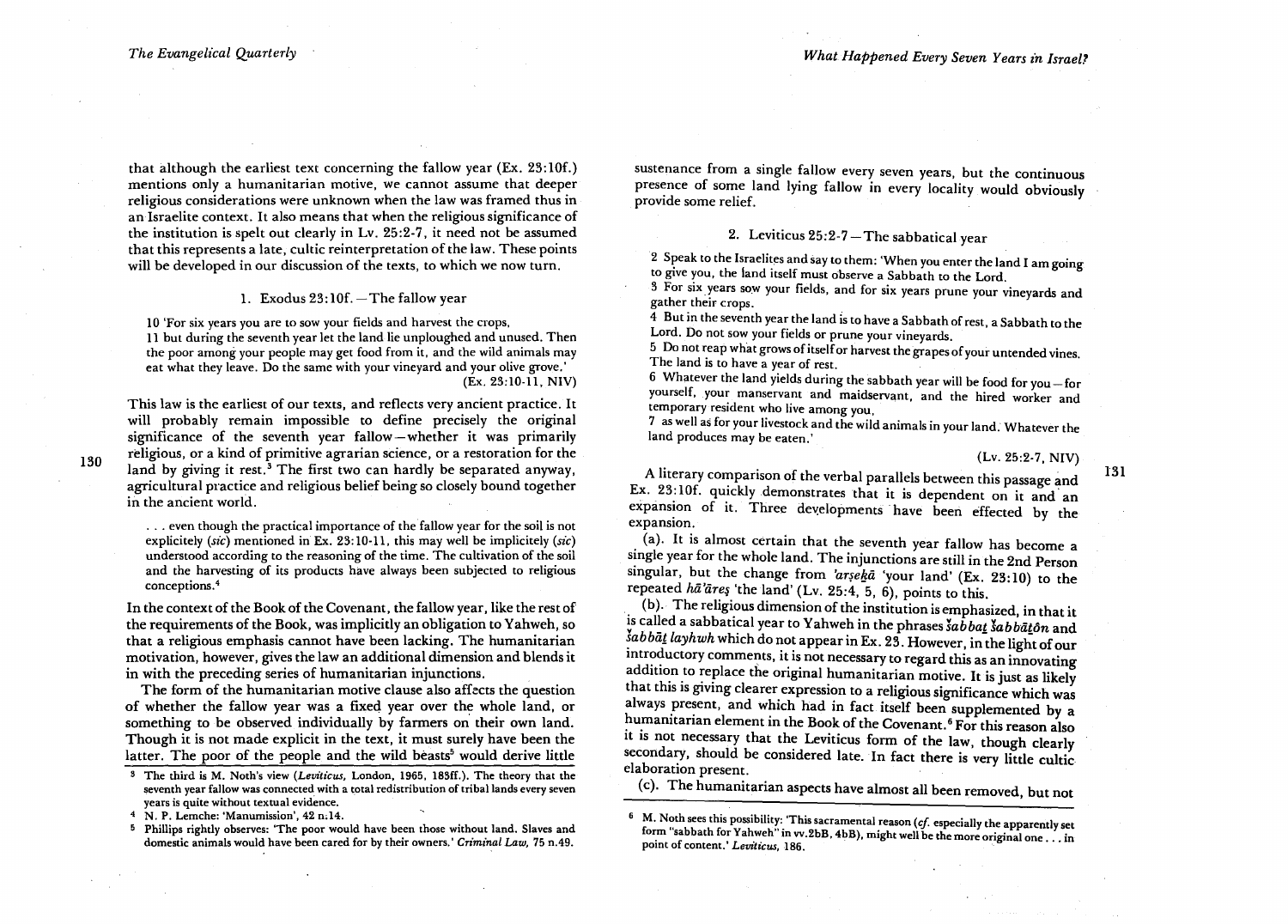133

lost altogether, for other laws have been framed to take over their purpose -namely, the laws concerning harvesting, gleaning and vintage, in Lv. 19:9f. and 23:22. None of these laws occurs in the Book of the Covenant, where their humanitarian function was already adequately served by the continuous presence of some fallow land in different farms in each locality. But the introduction of a universal fallow in the seventh year alone would necessitate this kind of *annual* charitable behaviour.

In describing the seventh year as a 'sabbath to the LORD' for the land, Leviticus appears to be linking the original text in Ex. 23:10f. to the immediately following verse (Ex. 23:12) on the Sabbath day, and interpreting it in that light  $-i.e.,$  the land too is to enjoy a sabbatical rest as an expression of its relationship to Yahweh. This fits in with the theological conception of the land expressed in Lv. 25:23.

It rests on the understanding that Yahweh is the true owner of the land ... and that the directness of this relationship ought to be restored every seventh year. without the land having its 'rest' disturbed by the intervention of men to whom it has passed and who use it for their own purposes.<sup>7</sup>

# 3. Deuteronomy  $15:1-3$ -The semittah

1. At the end of every seven years, you shall make a release *(Jemittiih)* 2 .... Every holder of a pledge shall release what has been pledged to him for debt by his neighbour. He shall not press his neighbour or his brother for payment. for Yahweh's release has been proclaimed ... (my translation).

It is appropriate to deal with the law of release at this point, since it is best interpreted as an extension of the agrarian principles of the fallow year for the *land,* rather than a *slave* release law, linked in some way to the Hebrew slave release laws of Ex. 21:1-7 and Dt. 15:12-18. The *šemittāh* text does not mention slaves at all, and it is here that the confusion and difficulties of those who identify too closely all the seventh year 'happenings' become most acute. The text, especially the first two verses, presents several exegetical difficulties.

# (a).  $m i q q \tilde{e}$ s še $b a'$ - šānîm

S. R. Driver points out that this can perfectly well mean 'at the end of every period of seven years' in the sense of 'in the seventh year', as it plainly does in Jer. 34:14.<sup>8</sup> But the words can retain their natural sense when agrarian conditions are borne in mind. Loans would normally be of seed for sowing in spring, and repayment would therefore normally begin after the harvest at the *end* of the year. The law is therefore prescribing that at the *end* of the seventh year there is to be a 'dropping' of such loans (in what sense, we shall presently discuss).

## $(b)$ .  $ta<sup>u</sup>$  *seh*  $\varepsilon$ <sup>*emittah*</sup>

These words undoubtedly pick up the phrasing of the Exodus fallow year law in Ex. 23:11 *(tism<sup>etennah, 'you shall release it', sc. the land)*, and are</sup> thus *prima facie* grounds for our contention that we have to do here with the land and not (initially at least) with slaves.

The Deuteronomic law therefore presupposes the existence of the fallow year in its Exodus form. It probably also presupposes the sabbatical year formulation of Leviticus.

The question of the literary and chronological relationship between the three texts is very difficult, but it is my conviction that the Deuteronomic form, not that of Leviticus is the latest.<sup>9</sup> From a literary viewpoint, the form of the law in Leviticus is much closer to the Book of the Covenant than that in Deuteronomy, in terms of verbal parallels. This of itself would not prove much, but it combines with another consideration of greater weight. It 'is difficult to see why Lv. 25 omitted reference to the *J"mit/ah* if it was *already* an established institution of the seventh year, with the same *sacral* overtones *(layhwh,* Dt. 15:2) as the sabbatical year. 'Lv. 25 is very much concerned with the commercial and financial implications of the sabbatical year and the Jubilee. and if the P author had presupposed remission of debts. he certainly would have included it in his law.'<sup>10</sup> Phillips' reason, that P rejected the Mosaic covenant concept and therefore abolished the year of release because it was associated with the seventh year covenant festival. is unlikely in itself (in view of the references to the Sinai covenant in Lv. 26), and also based on a muddled fusion of the *s<sup>e</sup>mittah* with the release of Hebrew slaves and a groundless severance of it from the agrarian fallow year.<sup>11</sup>

132

<sup>7</sup> M. Noth: *loco cit.* 8 S. R. Driver: *A Critical and Exegetical Commentary on Deuteronomy* (ICC. Edinburgh. 1902), 174.

<sup>9</sup> The common critica'l view. of course. places both 'H' and :p' to which Lv. 25 is generally assigned. later than Deuteronomy. However. it is also commonly agreed that the date of origin of particular laws in all three works may be quite unrelated to the date of their compilation. so that the documentary classification of the texts cannot really provide a decisive answer to the question of historical precedence. There is, furthermore the case made out by M. Weinfeld for seeing the divergences between Deuteronomic and priestly material as arising from different social and ideological backgrounds. rather than from two distinct historical periods. He argues that many of the laws of'P' and the theological principles behind them appear to be much older in fact than those of 'D'. He actually cites the sabbatical year and the *r"m'!!iih* among examples of this viewpoint. *Deuteronomy and the Deuteronomic School* (Oxford. 1972). 180f£.. 223.

<sup>10</sup> M. Weinfeld: *op. cit.,* 223 n.3.

<sup>11</sup> A. Phillips: *op. cit.,* 77f..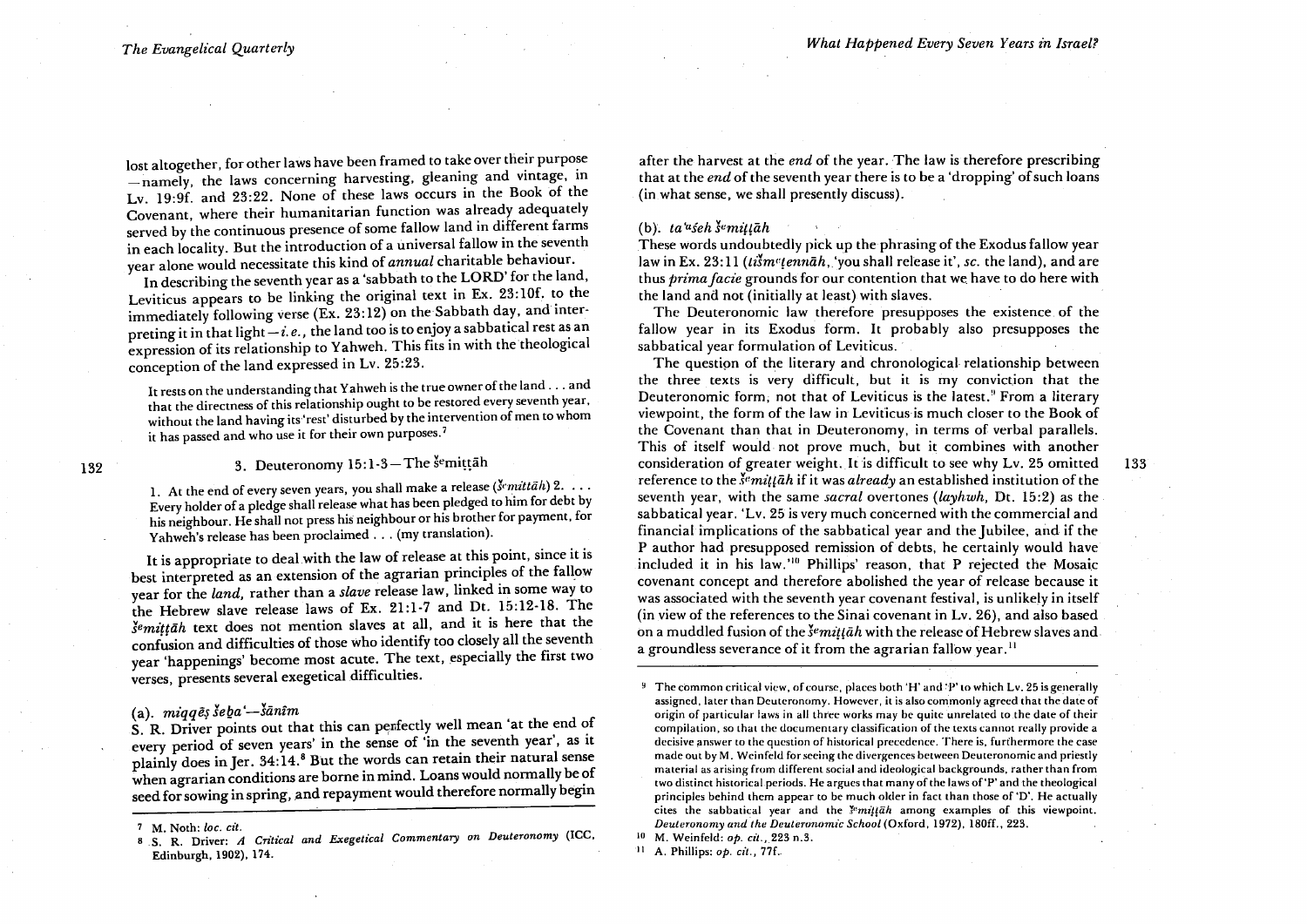135

On the other hand, there is *no* difficulty in supposing that the Deuteronomic law has taken for granted the existence of the fallow year (including the fact that it has become a fixed year, as prescribed in Leviticus). Indeed, v.l has been regarded by some scholars as an ancient formula prescribing precisely the *fallow year* on the land-which Deuteronomy has then expanded in v.2.<sup>12</sup> But this expansion need not be taken to imply the abolition or ignorance of the original agrarian meaning of the formula by the Deuteronomist. What v. 2 does is to extend the scope and significance of the primary verb of the original law, *sāmat*, so that the seventh year becomes not only (though still) the year when land is not cultivated (the previous law being still in force), but also the year when the repayment of *human* debts is not to be demanded (in precisely what sense, see below). Certainly, I find this a more satisfactory view of the relationship between the three texts than that Ex. 23: 10f. had simply 'lapsed' (Phillips, *loc. cit.*), or that the Deuteronomist just ignored it (Weinfeld, *loc. cit.*), or that it is simply inexplicably absent.<sup>13</sup> It is at any rate greatly preferable to Lemche's confused handlingofDt. 15:1-18 as though it were intended to be all one single law, so that he is left bemoaning what the Deuteronomists have allegedly misunderstood, for-

134

gotten, and failed to harmonize. 14 In presupposing both the earlier laws, Deuteronomy now adds a further element by extending the principle of 'release' from land to include human beings also. Thus Deuteronomy recaptures and intensifies in a characteristic and original way the humanitarian aspect of the law which had been removed to other legislation in Leviticus (Lv. 19:9f., 23:22). Yet this is done without losing the sacral emphasis of the latter

formulation. 15 The precise form of this extension is given in the exceptionally difficult first part of v.2. The exegetical notes in the following paragraphs lie behind the translation offered above.

#### (c). *liimo/ kol- ba 'al masseh ylirjo 'aser yaJseh bere 'ehU*

The exegetical problem here revolves elliptically around two syntactical points: first, regarding the *subject* of the verb  $\delta \bar{a}$ *môt*, is the question

whether *kol-ba'at* is construct to both the following words, or only to *masseh* or to neither; second, therefore, the question as to precisely which word or words constitute the direct *object* of  $\delta \bar{a}m\partial t$ . Several possibilities exist.<sup>16</sup>

(i). The most natural reading of the pointed MT is to take all four words after *šāmôt* as its subject, and the relative clause at the end as its object. Thus: 'Every owner of a ? loan of his hand shall release that which he has? loaned to his neighbour.'

ii). It is possible to regard *yadô* as the direct object, and change the pointing of the preceding word to *ma.Heh.* Thus: 'Every owner of a ? loan shall release his hand (with respect to that) which he has? loaned his neighbour.' *samat* with *yad* (probably, *cf. BH*<sub>3</sub>) as object is found in Je. 17:4, but in the nearer context of Dt. 15:3,  $\frac{v}{v}$  is the *subject* of tusmet. which makes this interpretation less likely.

(iii). Another suggestion is to regard *ba'at* alone as the subject, and sufficient in itself, in relation to its context, to signify 'creditor'. *Masseh*  then becomes the direct object of the verb and is regarded as a *hiph'il* participle, masc. sing., const., meaning *the one who* has secured a loan by his own hand (= handshake). Thus: 'Every creditor shall release him who took a ? loan by handshake (in respect of that) which he ? loaned to his neighbour.<sup>'17</sup> Apart from the doubtfulness of whether *ba'al* on its own could mean 'creditor', this interpretation *restricts* the law to the release of persons from debt-slavery, which does not seem to me to be textually or sociologically justified (see below). It also appears to make the last clause of the line somewhat tautologous. .

The first of these possibilities, therefore, seems to be the best interpretation. But this still leaves the question of how we are to understand masseh yadô and samôt.

## $(d)$ . masseh yādô

The most convincing translation of *masseh,* in my view, is that it refers, not to the loan itself, but to the pledge given in security forit. 18 *Ba* 'at then has its natural meaning of 'owner' - the creditor being one who has in his possession a pledge belonging to his debtor. North's proposal to understand *yad* as 'power', 'disposition', or 'control', in this text, also makes

<sup>&</sup>lt;sup>12</sup> F. Horst: *Das Privilegrecht Jahves, FRLANT*, NF 28 (45) (Göttingen, 1930), 57; G. von Rad: *Deuteronomy, 105.* 

*<sup>13</sup> Cf* R. Kilian's somewhat blunt comment: 'Dieser Aspekt *(se.* the fallow) fehlt in Dt.', Literarkritische und formgeschichtliche Untersuchung des Heiligkeitsgesetzes (BBB 19, Bonn, 1963), 131.

<sup>14</sup> N. P. Lemche: *op. cit.,* 45.

<sup>15</sup>*Cf* v.2bB: it is 'Yahweh's release' which has been 'proclaimed'. Also, it is in the year of the  $\delta$ <sup>e</sup>mittah that the ceremony of the reading of the covenant law is to be held (Dt. 31: IQ). M. Weinfeld is therefore rather short of the truth when he says, 'the

sabbatical year in Deuteronomy has only a social significance' (op. *cit.*, 223).

<sup>16</sup> Extensive bibliographical details on the syntactical debate over this sentence are conveniently provided by R. North: 'Yad in the Shemitta-law',  $VT$  14 (1954), 196-199.

<sup>17</sup> This is the suggestion ofF. Horst, *op. eit.,* 59£.

<sup>18</sup> This is the view of both F. Horst, op. cit., 61, and of H. M. Weil, 'Gage et cautionnement dans la Bible', *AHDO* 2 (1938), 171-241. Weiltranslates the verse, 'Que chaque maitre libère le gage *malisa* en son pouvoir (et) sur lequel il a prêté à son<br>prochain' (186).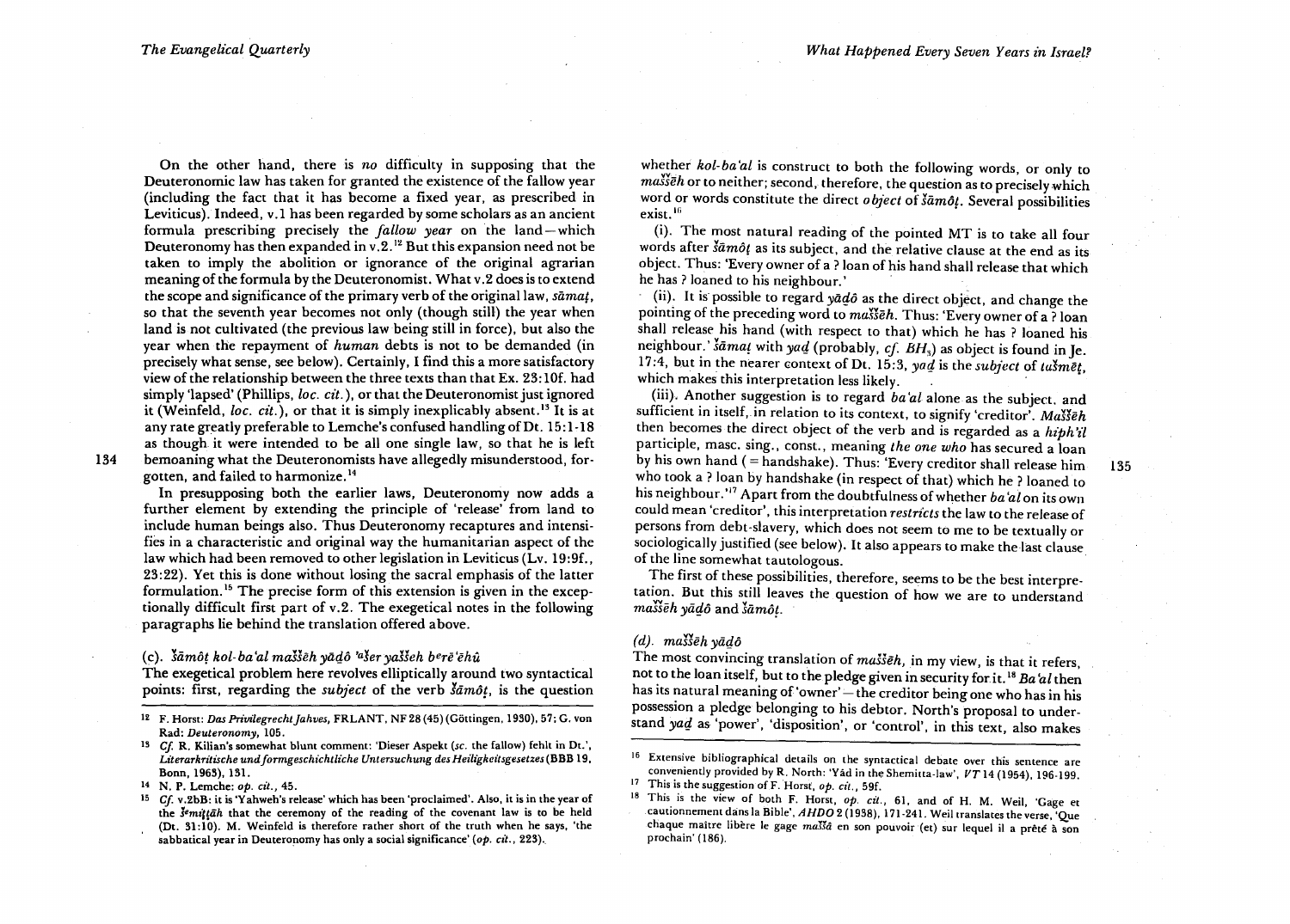good sense. Thus he translates: 'every holder of a pledge at his disposition  $(y\bar{a}d\hat{o})$  shall release what he has received-by-pledge-loan-contract with his brother'. Yad thus signifies the 'temporary dominion or control exercised by the holder of a pledge. '19

Both Horst and Weil held that the pledge was a *person,* though with the important difference that Horst believed that the person was the debtor himself, taken into bondage by his creditor, whereas Weil distinguished carefully (and correctly, in my view) between bondage for the debtor himself and a person given as a pledge (ma<sup>yb</sup>eh). The latter, he pointed out, was always (in the texts he cites) a dependant of the debtor and not the debtor himself.<sup>20</sup> Undoubtedly Weil is more accurate as regards the precise sociological sense of the *l'mittah* law, but even he, it seems, lays too great emphasis on the pledging of *persons.* For both Lv. 25:35ff. and Ne. 5:3-5 make it clear that the pledging of persons for debt was the *last* extremity, and was preceded by several stages in which *land, vinevards, etc., were mortgaged first. It is reasonable to suppose,* therefore, that in any period of seven years there would be more people who had mortgaged part or all of their land than had yet begun to hand over children, slaves, etc., as pledges for their debts. What then happened to such pledges of land? The most convincing view is that the land was used by the creditor as an 'antichretic' pledge-that is, the usufruct of the land was taken over by the creditor and went towards the repayment of the debt.

#### $(e)$ .  $\xi \bar{a} m \hat{o} t$

136

In this light, the meaning of the initial verb  $\delta \tilde{a} m \tilde{\partial} t$  has to be interpreted. Was it a complete cancellation of the debt and renunciation of the pledge? Or was it a one year suspension of repayment?<sup>21</sup> The latter view has been favoured by those who translate *ma*<sup>33</sup> $\bar{e}h$  simply as the loan itself. Thus, *e.g.,* S. R. Driver, though admitting uncertainty, feels that a total cancellation of all debts as frequently as every seven years would have been self-defeating in that few would have been prepared to lend-notwithstanding the exhortation of vv.  $7-10.^{22}$  K. F. Keil comes to the same conclusion on the analogy of the use of *lamat* in Ex. 23:11. 'As it is not used there to denote the entire renunciation of a field or possession so here it cannot mean the entire renunciation of what has been lent, but simply leaving it, *i.e.* not pressing for it during the seventh year.<sup>23</sup>

If, on the other hand, *ma*<sup>33</sup> $\bar{e}h$  is rightly regarded as an antichretic pledge, then this view (that it was a suspension, not a total cancellation) becomes even more probable. On this view, what is being prescribed is that in the seventh year the pledged land should be released and its usufruct revert to its true owner-the debtor. This, then, would bea year in which all the produce of the whole of his land would be his own  $-$  even though it would be reduced in quantity, owing to it being also the fallow year. To one who was deeply in debt, with a large part of his land mortgaged to creditors, such a year would have been a very considerable relief. By the same token, it would have been a not inconsiderable surrender on the part of the creditor-though this is usually minimized by those who argue that the *s<sup>e</sup>mittah* must have meant the total cancellation of debts, on the grounds that otherwise vv.7ff. would have been unnecessary.<sup>24</sup> But, relating the whole matter again to agrarian conditions,<sup>25</sup> a loan of grain made, say, in the spring of the sixth year, after perhaps a partial repayment at the end of that year, could not begin to be recovered until the autumn of the eighth year-in modern terms, an extended credit, with little or no repayment, of two and a half years. With such an economic prospect, the warning of v.9 against an unwillingness to lend at the approach of the sabbatical year and the exhortation to lend adequately even in such circumstances, become quite intelligible and necessary. However, one cannot finally be dogmatic on this question, and total cancellation of the debt and release of the pledge may not have been impossible. .

The dominant feature of the law itself, then, whatever its precise meaning, as well as of the 'preaching' which surrounds it, is the *humam'tarian concern for the impoverished-extended* now not only to the landless poor, as in the case of the original fallow year, but also to those landowners under increasingly heavy burdens of debt. Just as 137

<sup>19</sup> R. North: *op. eit., 199.* 

<sup>20</sup> Weil regards the pledge as 'a method of repayment for the creditor ... an "antichretic" pledge'. The creditor recovered his debt 'by work of the massa, which consisted of a child or a slave ofthe debtor' *(op. cit.* 171, my translation). Later he points out that there was 'a very clear distinction between the restoration of a debtor enslaved for debts himself and the release of a masta' (192). The masta was a pledge consisting of a person at one's disposal (child, slave), never the person of the debtor himself nor that of his wife (Neh. 5:5, 8, 10, 11; Dt. 15:1-3; I Sam. 22:2; 2 Ki. 4:7; Is. 50:1)' (236).

<sup>21</sup> Bibliographical details of the scholarly debate on this question in the last century and early part of this are summarized in A. Menes: *Die vorexilischen Gesetze /sraeis* (BZA W 50, Berlin, 1928), 79 and S. R. Driver: *Deuteronomy, 179.* 

<sup>22</sup> S. R. Driver: *ioe. cit.* 

<sup>2~</sup> K. F. Keil and F. Delitzsch: *The Pentateuch* (Edinburgh, 1864), Ill, 369.

<sup>24&#</sup>x27; *Cl* A. Phillips: *op. eit., 78.* 

<sup>25</sup> As against N. P. Lemche, who makes the strange distinction between 'an agrarian ordinance' and 'remission of debt' *(op. cit.,* 45), whereas it was precisely agrarian debt that the law is concerned with. That commercial debt was not involved is shown by the exclusion of the foreigner from the law  $(v.3)$ -probably meaning the foreign commercial trader.